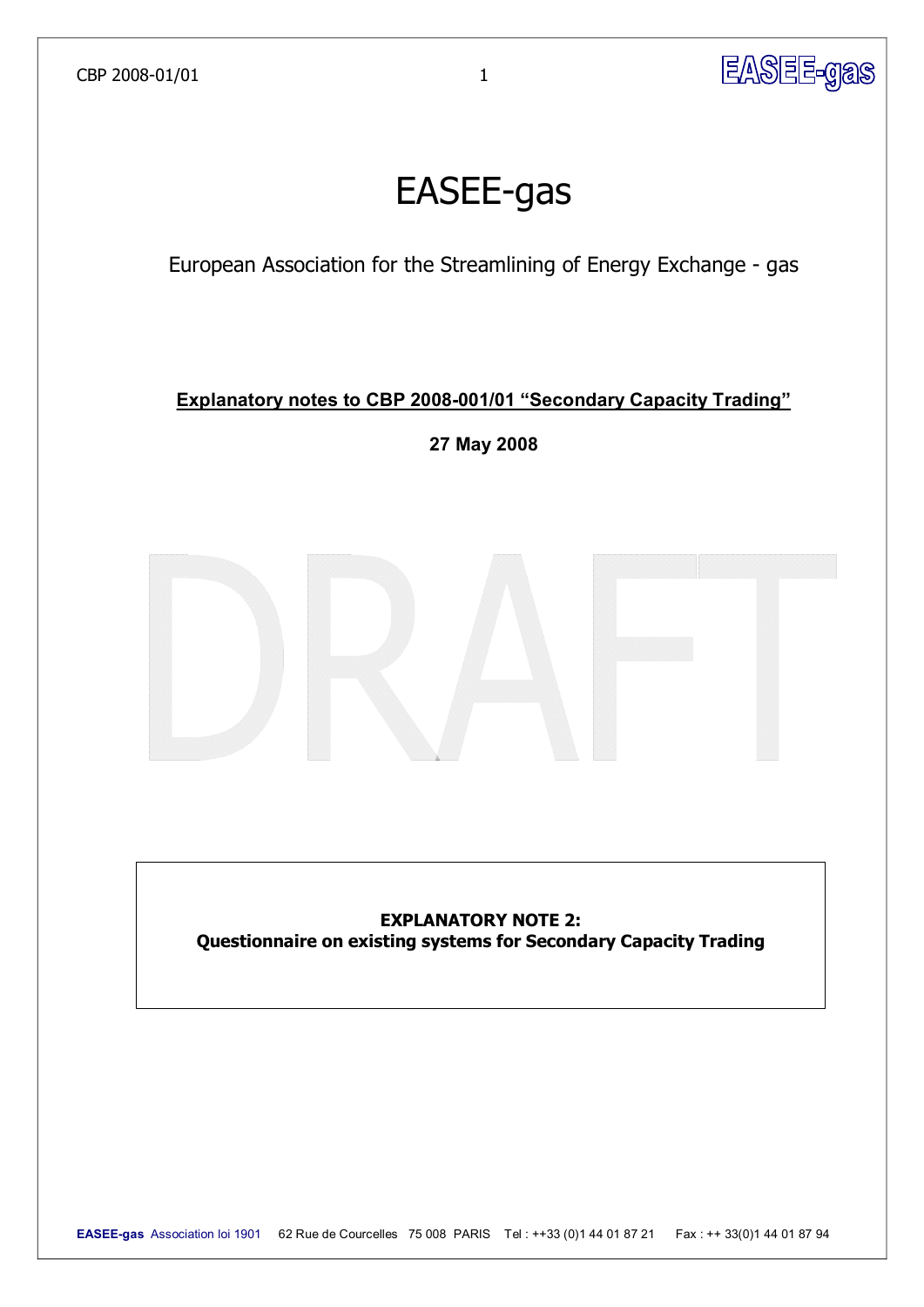### **Centrica response**

- 1. Which gas grid or geographical area does this system apply to?  $A GB$  to Belgium
- 2. Who is the Transmission System Operator and what is its role within the process of secondary capacity trading? A – IUK acting as counterparty and/or
- 3. Since when has the system for secondary capacity trading been in place?  $A 1996$ since the initial Agreement.
- 4. Which capacity does it apply to (entry, exit, other)? A Entry/Exit in Forward and Reverse Flow modes.
- 5. Which trade structure is used (assignment, inter-trade, sub-let, variation of these)? A – Assignment, Sub-let and Capacity Transfer.
- 6. What is the effect of the trade on the original booking of capacity on the primary market;
	- a. Commercial effect? –
	- b. Effect in capacity system?
	- c. Contractual effect (credit risk, financial obligation)? –
	- A The impact depends upon the capacity trading structure used.
- 7. Which market structure is used (how do shippers find each other? More than one answer possible)? A – OTC and IUK Bulletin Board.
- 8. Which method of communication is used
	- a. Between shippers?  $A Phone/E-mail$  (plus formal written contracts in some situations.
	- b. Between shipper and TSO?  $A I SIS$  and E-mail
- 9. Has the desired level of transparency been achieved in your view (**opinion**)? A No. There are no statistics on the real level of trading and therefore no view as to the liquidity of the market. The lack of current activity indicates it is not working effectively.
- 10. What are the periods that are traded (hours, days, weeks, months, years? Calendar months or months as of any date?)  $A - Any$  period up to 2018. The practical Minimum period is 1 day, but can be traded within day. There is no maximum other than the holding of the primary Shipper.
- 11. How is the trade price determined (commercial agreement between shippers, other price setting mechanisms)? A – Commercial Agreement between Shippers.
- 12. Can the originally booked volume (primary capacity) be split up in different portions to be traded?  $- A - Yes$ . Shipper's choice.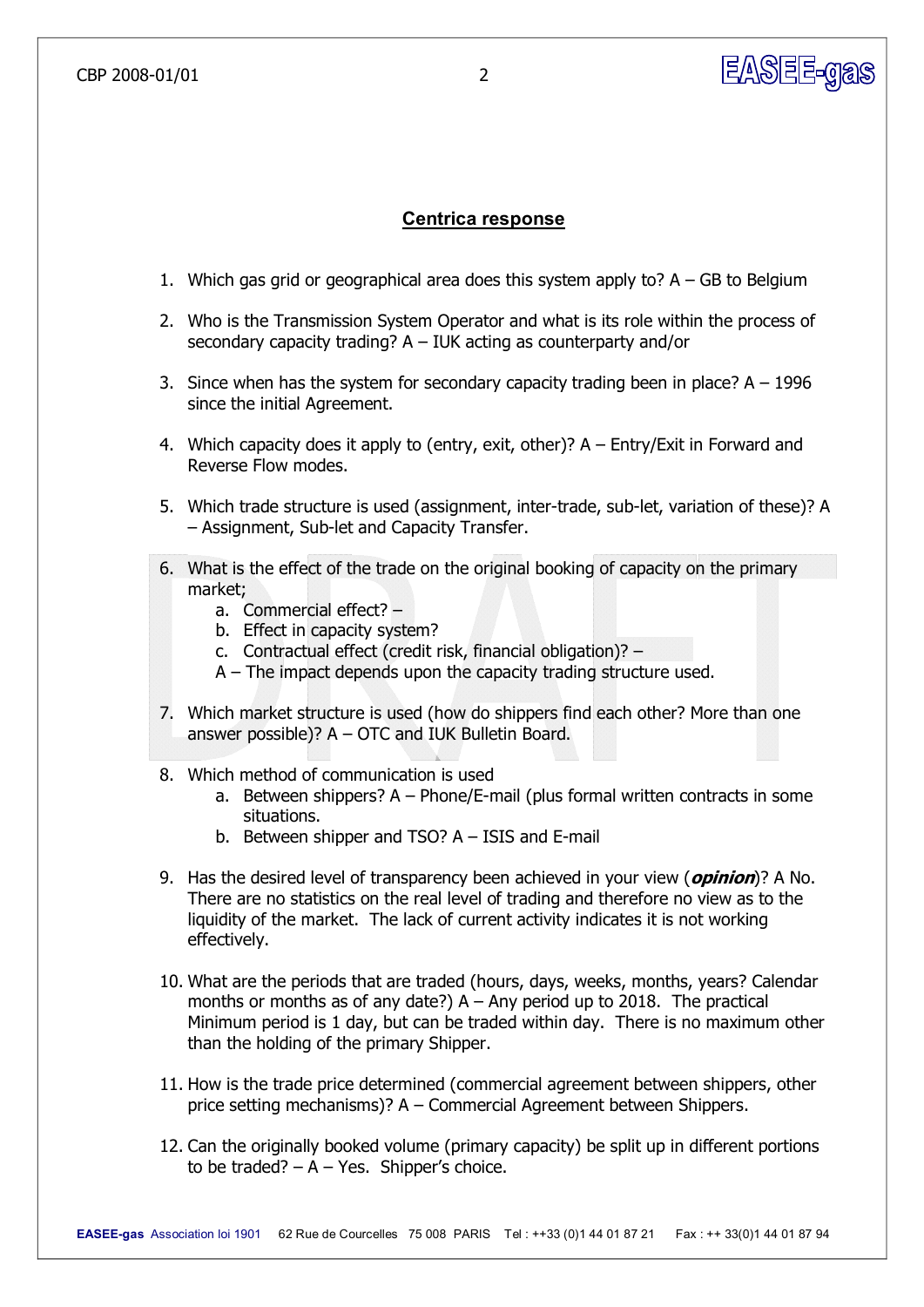

- 13. Can the originally booked period (primary capacity) be split up in different portions to be traded? A – Yes, Shipper's choice
- 14. What is the minimum and maximum time between a trade and the start date of a capacity booking? A – Relatively short period assuming both parties are already set up on the ISIS system.
- 15. Does the TSO charge for the service? If so, how much? A No charge
- 16. Are there standard terms & conditions used
	- a. Between shippers?
	- b. Between shipper and TSO?

A – If the trade is an Assignment there is prescribed paperwork. Other trades are down to negotiation between the parties. A standard format is being discussed.

17. What is your personal view on this system for secondary capacity trading (pro's and con's) (*opinion*)? A - Whilst there are merits with the system; eq. Speed of trade, no intrusive involvement by TSO etc., Due to the lack of transparency there is no real market price. This leads to low liquidity. It can be difficult to find counterparties. Credit/Trading risk has to be allowed for. A large requirement can be difficult to find.

### **ExxonMobil response**

- 1. Which gas grid or geographical area does this system apply to?
	- · NTS: UK
	- · Gassled: Norway
	- BEB: NW Germany
	- GTS: Netherlands
- 2. Who is the Transmission System Operator and what is its role within the process of secondary capacity trading?
	- NTS: National Grid Gas operates secondary market
	- Gassled: Gassco operates secondary market
	- BEB: BEB offer a platform for secondary capacity trade
	- GTS: GTS confirms secondary market transactions
- 3. Since when has the system for secondary capacity trading been in place?
	- · NTS: Since 1996
	- · Gassled: Since 2003
	- · BEB: Bulletin board available since 2003 and in Feb 2005 the existing bulletin board migrated to the current secondary capacity trading platform trac-x
	- · GTS: No information available to answer, but we confirm the system has been available since at least 2005
- 4. Which capacity does it apply to (entry, exit, other)?
	- NTS: Entry capacity only
	- · Gassled: Entry, Exit and Processing capacity
	- BEB: Entry and Exit Capacity
	- · GTS: Entry and Exit capacity offered
- 5. Which trade structure is used (assignment, inter-trade, sub-let, variation of these)?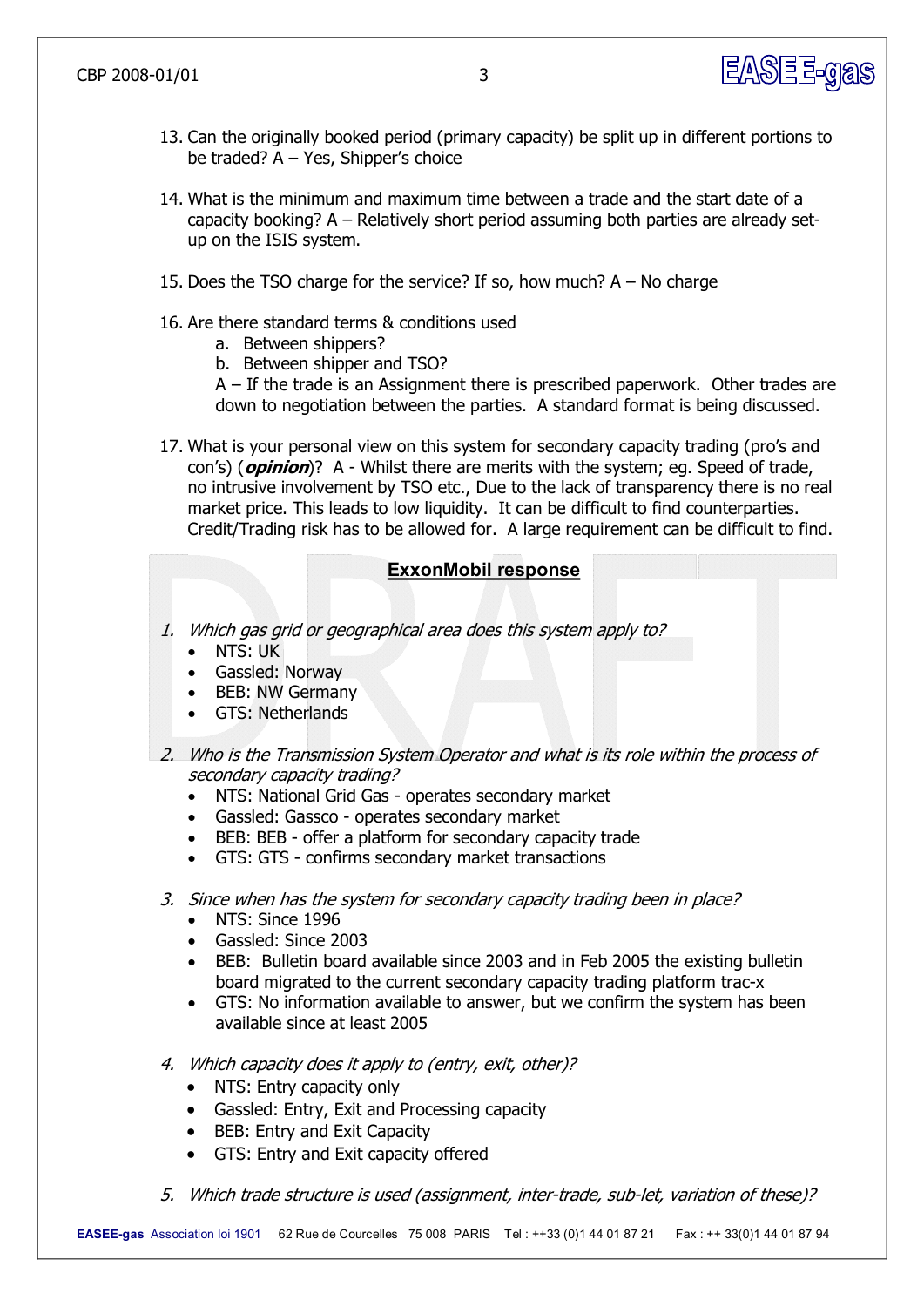

- NTS: Inter-trade
- · Gassled: Assignment
- · BEB: Assignment
- GTS: Assignment and inter-trade
- 6. What is the effect of the trade on the original booking of capacity on the primary market;
	- a. Commercial effect?
		- i. NTS: Primary market entry tariff is variable depending on outcome of capacity auctions. The secondary market is an alternative to participating in auctions, therefore the secondary and primary markets are related.
		- ii. Gassled: Primary tariffs are not affected by secondary trading.
		- iii. BEB: Primary tariffs are not affected by secondary trading.
		- iv. GTS: Primary tariffs are not affected by secondary trading.
	- b. Effect in capacity system?
		- i. We are unaware of the effects in the capacity systems
	- c. Contractual effect (credit risk, financial obligation)?
		- i. NTS: Liability for the primary capacity remains with the original shipper (even if some or all of that capacity has been on-sold via secondary trading)
		- ii. Gassled: All potential traders of capacity are required to be qualified Gassled shippers and hence credit risk is controlled by Gassled. As capacity rights and obligations are assigned to the purchaser of capacity, the vast majority of credit risk is borne by Gassled. For sales at premium and purchases at demium to the primary tariff however, some credit exposure may exist to the shipper trading capacity.
		- iii. BEB: As the capacity rights and obligations are assigned to the purchaser of capacity the vast majority of credit risk is borne by BEB. For sales at premium and purchases at demium to tariff however, some credit exposure may exist to the shipper trading capacity.
		- iv. GTS: GTS offers the transfer of services by two types of transfer: transfer of capacity rights and transfer of usage rights. In the first case, all rights will be transferred from the seller to the buying shipper (same as Gassled). In the case of usage rights, the seller retains the payment obligation to GTS, only the usage rights will be transferred from the seller to the buying shipper (same as NTS).
- 7. Which market structure is used (how do shippers find each other? More than one answer possible)?
	- d. NTS: Bulletin board on NGG's Gemini system, bilateral trades through shippers contacting each other and a broker market.
	- e. Gassled: Anonymous bulletin board on GVG system and bilateral negotiation between shippers
	- f. BEB: Open or anonymous auction via a bulletin board system that is operated by trac-x for a total number of six TSOs including BEB.
	- g. GTS: Basic bulletin board where shippers can notify capacity for sale and their contact details and bilateral negotiation by phone or email
- 8. Which method of communication is used h. Between shippers?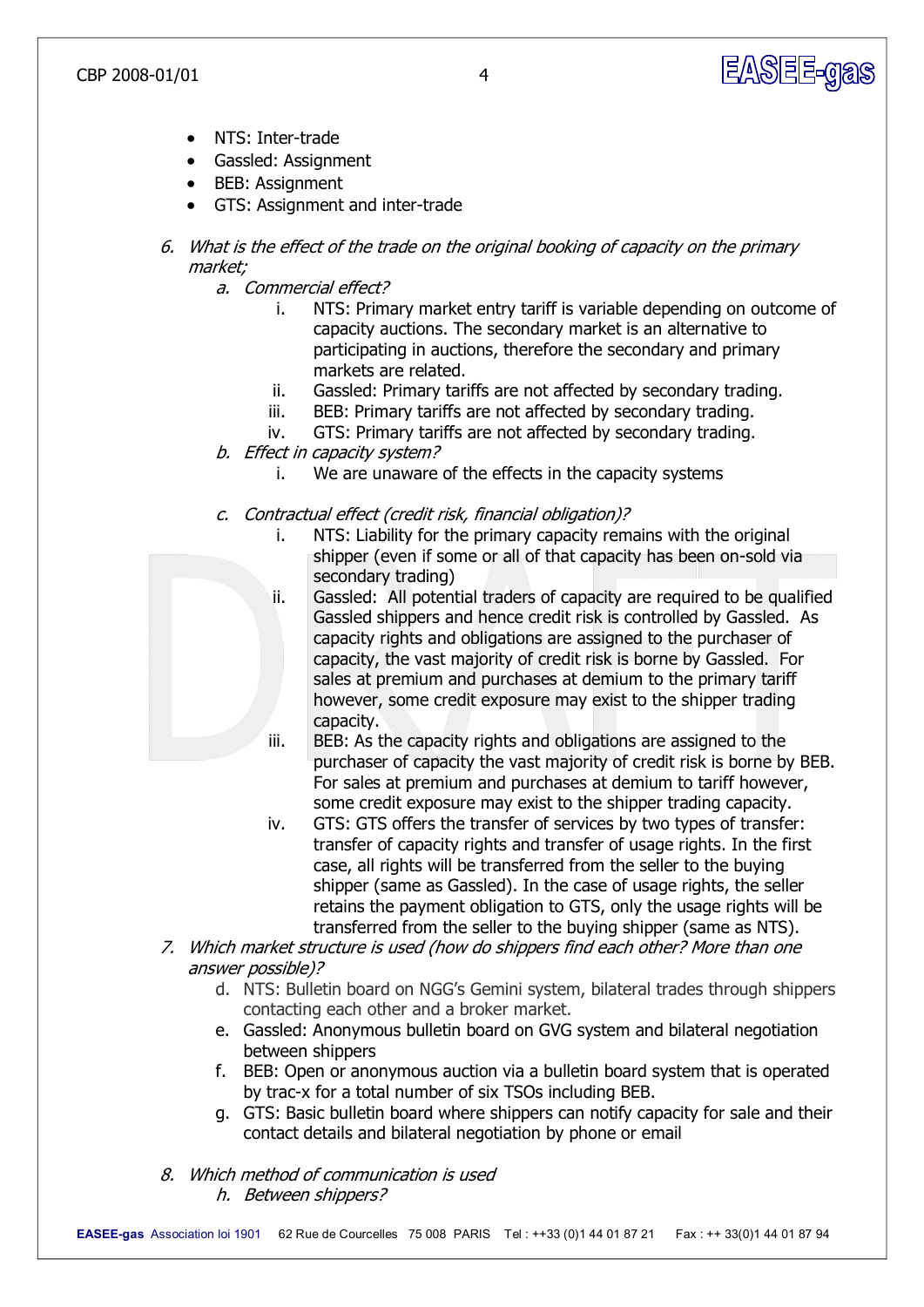CBP 2008-01/01 5

- i. NTS: Phone to agree trade details followed up with standard contract.
- ii. Gassled: Bulletin board, phone and email.
- iii. BEB: Bulletin board, phone and email.
- iv. GTS: Bulletin board, phone and email.
- i. Between shipper and TSO?
	- i. NTS: Automatic verification and confirmation of matched capacity trades performed hourly by NGG's Gemini system.
	- ii. Gassled: Immediate verification and confirmation of matched capacity trades on GVG system.
	- iii. BEB: TSO informed of requests for capacity trade via paper transaction sheet or by using trac-x system online. Either way, transaction could take up to 10 business days to be implemented.
	- iv. GTS: TSO informed of requests for capacity trade via paper transaction sheet or GEA online system. GTS then performs validation check prior to issuing confirmation which can take 10 days for paper transactions.
- 9. Has the desired level of transparency been achieved in your view (**opinion**)? No opinion

10. What are the periods that are traded (hours, days, weeks, months, years? Calendar months or months as of any date?)

- j. NTS: Capacity can be traded for any period with a minimum of 1 day.
- k. Gassled: Capacity can be traded for any period with a minimum duration of 1 day.
- l. BEB: Capacity can be traded for any period with a minimum duration of 1 day.
- m. GTS: Capacity can be traded for any period with a minimum duration of 1 day.
- 11. How is the trade price determined (commercial agreement between shippers, other price setting mechanisms)?
	- n. NTS: Commercial agreement between shippers
	- o. Gassled: Commercial agreement between shippers
	- p. BEB: Commercial agreement between shippers
	- q. GTS: Commercial agreement between shippers
- 12. Can the originally booked volume (primary capacity) be split up in different portions to be traded?
	- r. NTS: Yes
	- s. Gassled: Yes
	- t. BEB: Yes
	- u. GTS: Yes
- 13. Can the originally booked period (primary capacity) be split up in different portions to be traded?
	- v. NTS: Yes
	- w. Gassled: Yes
	- x. BEB: Yes
	- y. GTS: Yes
- 14. What is the minimum and maximum time between a trade and the start date of a capacity booking?

**EASEEgas** Association loi 1901 62 Rue de Courcelles 75 008 PARIS Tel : ++33 (0)1 44 01 87 21 Fax : ++ 33(0)1 44 01 87 94

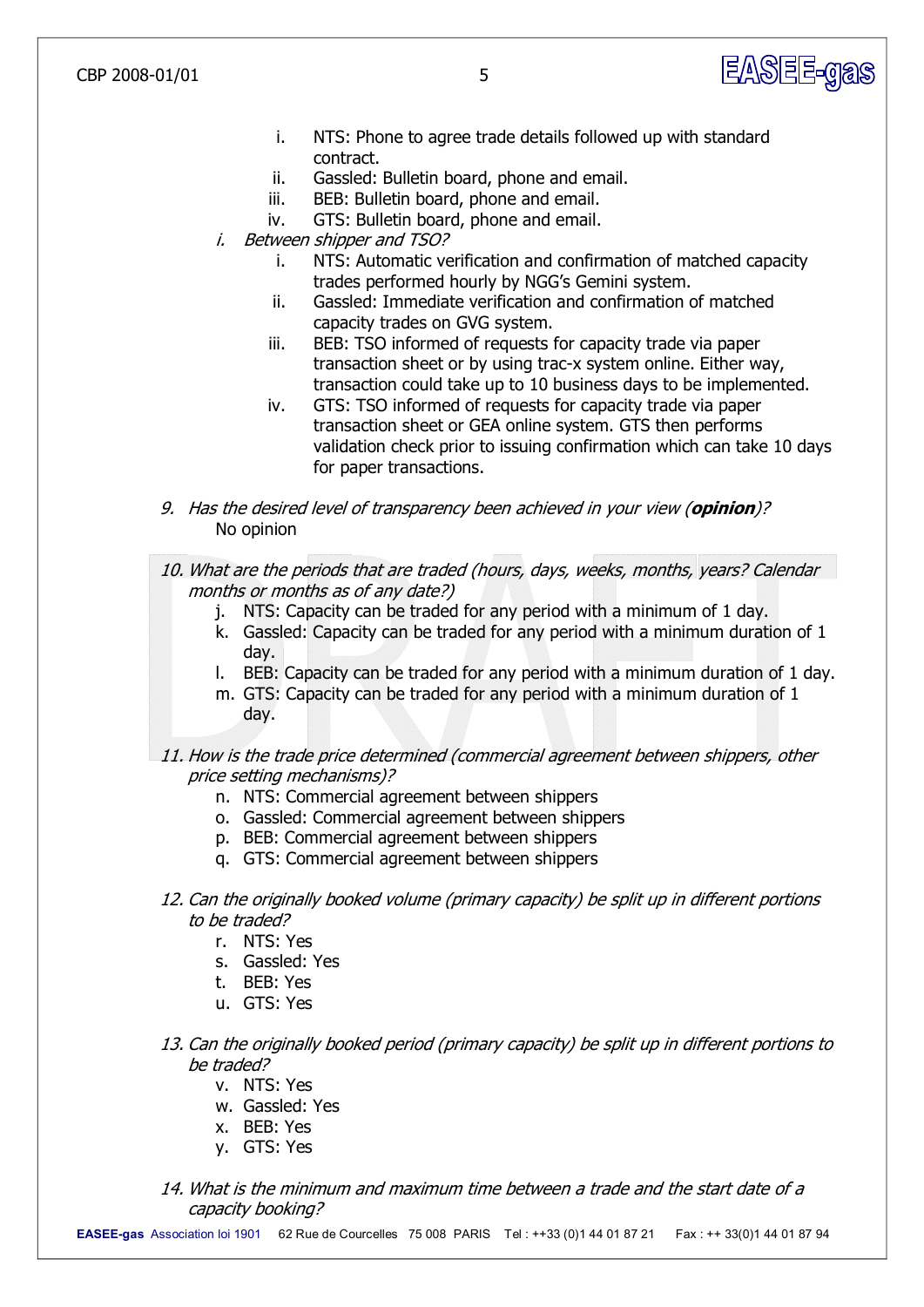

- z. NTS: The start date can be the same day the trade is agreed and matched in the Gemini system. There is no maximum time beyond which the trade cannot start.
- aa. Gassled: Capacity trades can be performed within day. Currently bookings in GvG run until 2028 which sets the maximum time between trade and start date.
- bb. BEB: Up to 10 working days implementation time. We are unaware of a maximum time between a capacity trade booking and its start date.
- cc. GTS: GTS advises 10 business days, but with GEA application that might be reduced to 5 days. We are unaware of a maximum time between a capacity trade booking and its start date.

#### 15. Does the TSO charge for the service? If so, how much?

- dd. NTS: Not directly, although the cost of maintaining the Gemini trading platform is recovered through the normal transportation charging methodology.
- ee. Gassled: No.
- ff. BEB: Under the assignment structure, there is a service fee of 1% of the winning offer (minimum  $\epsilon$ 50) whereas under the sub-let structure, the conditions are imposed by the seller.
- gg. GTS: Yes  $-€118$  per transaction.

# 16. Are there standard terms & conditions used

- hh. Between shippers?
	- i. NTS: There are generally accepted terms and conditions and shippers have developed their own standard contracts around these principles. There is no single standard contract used for secondary capacity trading.
	- ii. Gassled: Yes, as defined by the TSO in the general terms and conditions for secondary trading of capacity.
	- iii. BEB: Yes, as defined by the TSO in the general terms and conditions for secondary trading of capacity.
	- iv. GTS: No, the shippers have developed their own standard contracts.
- ii. Between shipper and TSO?
	- i. NTS: Yes, the Uniform Network Code provides the basis upon which all capacity trading in the UK is carried out.
	- ii. Gassled:Yes, as per Gassled terms and conditions.
	- iii. BEB: Yes, BEB GT&Cs are applicable.
	- iv. GTS: Yes, the TSC (Transmission Services Contract)
- 17. What is your personal view on this system for secondary capacity trading (pro's and con's) (**opinion**)?
	- jj. NTS: The system works well. Capacity can be traded easily and quickly (within day) with little or no intervention by the TSO.
	- kk. Gassled: The system works well. GvG is a very user friendly tool on which to transact capacity trades easily and quickly (within day).
	- ll. BEB: The system works well for long and mid term capacity transactions, but it is still limited in facilitating short-term capacity trading.
	- mm. GTS: The system is not set up to allow within day trading of capacity. The trading platform is still very basic and needs further development. The preferred method of contact between shippers is the phone.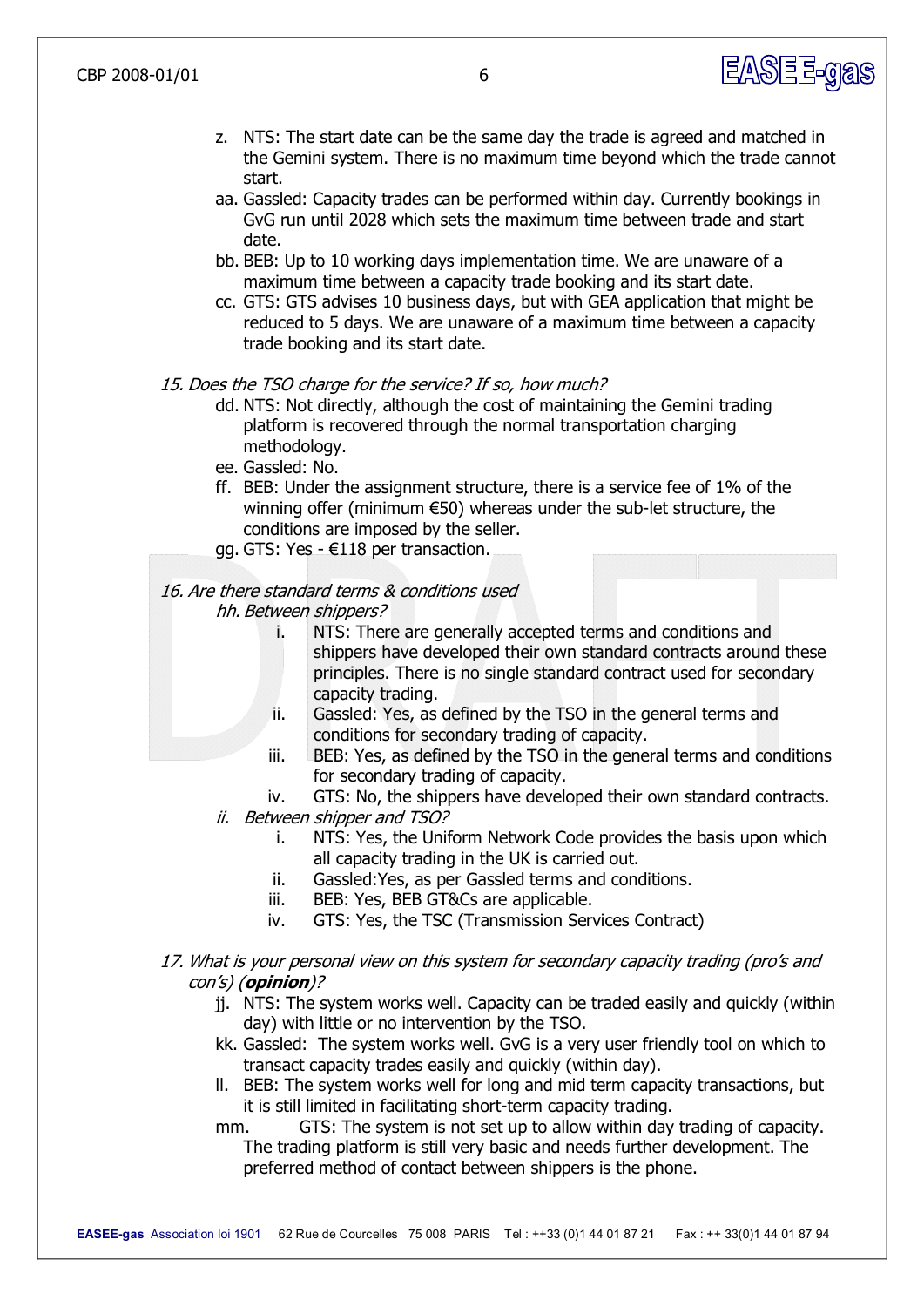

We have completed the questionnaire to the best of our abilities for UK-NTS, Gassled, GTS and BEB systems.

ExxonMobil supports the development of a CBP for secondary trading of capacity, as a step to improve the liquidity of the secondary market for capacity. We encourage the development of market mechanisms to allow the transfer of capacity from one shipper to another in an easy and quick manner. We would like to see the ability to transfer capacity on a within day basis, as can be done in the UK NTS and Norwegian Gassled systems. We also support the development of standard industry agreements between shippers for the transfer of capacity.

#### **..? response**

- 1. Which gas grid or geographical area does this system apply to? A –National Grid Gas (NGG), GB
- 2. Who is the Transmission System Operator and what is its role within the process of secondary capacity trading? A – NGG – facilitates market with bulletin board and also has option to buy and sell.
- 3. Since when has the system for secondary capacity trading been in place?  $A 1996$ since the inception of the NWC.
- 4. Which capacity does it apply to (entry, exit, other)? A Entry.
- 5. Which trade structure is used (assignment, inter-trade, sub-let, variation of these)? A - Inter-trade
- 6. What is the effect of the trade on the original booking of capacity on the primary market;
	- nn. Commercial effect? A Yes
	- oo. Effect in capacity system? A yes
	- pp. Contractual effect (credit risk, financial obligation)?  $A No$
- 7. Which market structure is used (how do shippers find each other? More than one answer possible)? A – OTC and NGG Bulletin Board.
- 8. Which method of communication is used qq. Between shippers? A – Gemini/Phone/E-mail rr. Between shipper and TSO?  $A -$  Gemini (fax back-up)
- 9. Has the desired level of transparency been achieved in your view (**opinion**)? A No. There are no statistics on the real level of trading and therefore no view as to the liquidity of the market.
- 10. What are the periods that are traded (hours, days, weeks, months, years? Calendar months or months as of any date?)  $A -$  Minimum period is 1 day, but can be traded within day. There is no maximum other than the holding of the primary Shipper.
- 11. How is the trade price determined (commercial agreement between shippers, other price setting mechanisms)? A – Commercial Agreement between Shippers.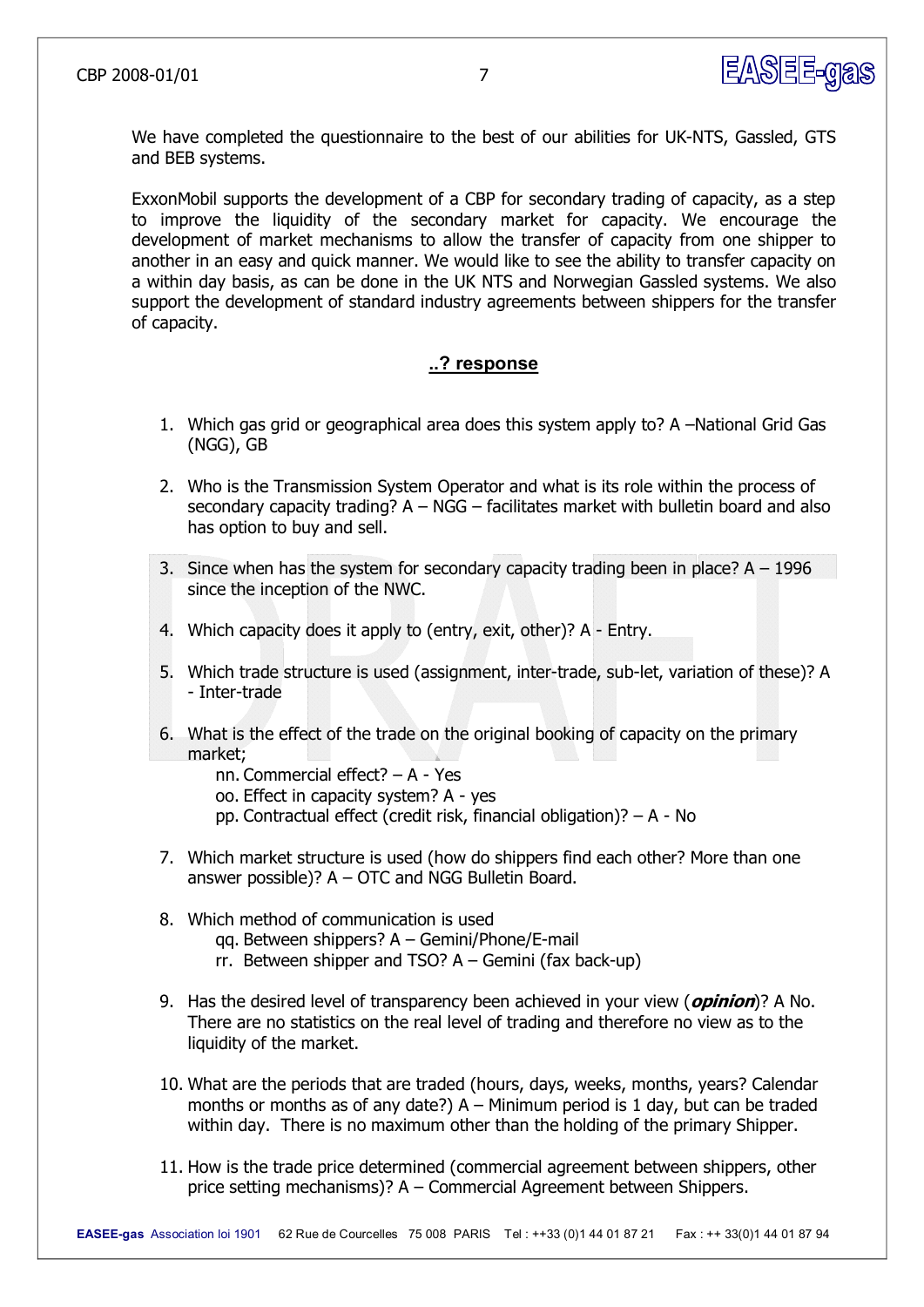

- 12. Can the originally booked volume (primary capacity) be split up in different portions to be traded?  $- A - Yes$ . Shipper's choice.
- 13. Can the originally booked period (primary capacity) be split up in different portions to be traded? A – Yes, Shipper's choice
- 14. What is the minimum and maximum time between a trade and the start date of a capacity booking?  $A - Min$   $1/2$  hour, with no maximum.
- 15. Does the TSO charge for the service? If so, how much?  $A No$  charge
- 16. Are there standard terms & conditions used
	- ss. Between shippers? A Can be
	- tt. Between shipper and TSO?  $A Yes$ ; UNC
- 17. What is your personal view on this system for secondary capacity trading (pro's and con's) (*opinion*)? A - Whilst there are merits with the system; eq. Speed of trade, no intrusive involvement by TSO etc., Due to the lack of transparency there is no real market price. This leads to low liquidity. It can be difficult to find counterparties. Credit/Trading risk has to be allowed for. A large requirement can be difficult to find.

## **Essent response**

1. Which gas grid or geographical area does this system apply to?

GTS grid.

2. Who is the Transmission System Operator and what is its role within the process of secondary capacity trading?

GTS (Gas Transport Services) is the TSO and facilitator of the process.

3. Since when has the system for secondary capacity trading been in place?

As of 1 January 2004. (check)

4. Which capacity does it apply to (entry, exit, other)?

Both capacity rights and usage rights can be traded. It concerns transmission capacity, quality conversion capacity, wheeling (point to point transmission service based on fixed combinations of entry and exit points) and Combiflex. It is also possible to trade tolerance (hourly and cumulative tolerance volumes).

5. Which trade structure is used (assignment, inter-trade, sub-let, variation of these)?

A system of inter-trade is applicable. Transfer of capacity rights or usage rights decreases the capacity in the portfolio of the party discharging of the capacity by the transferred capacity and increases the capacity in the portfolio of the party receiving the capacity accordingly. Capacity rights or usage rights can be transferred for one or more gas days and one or more gas months.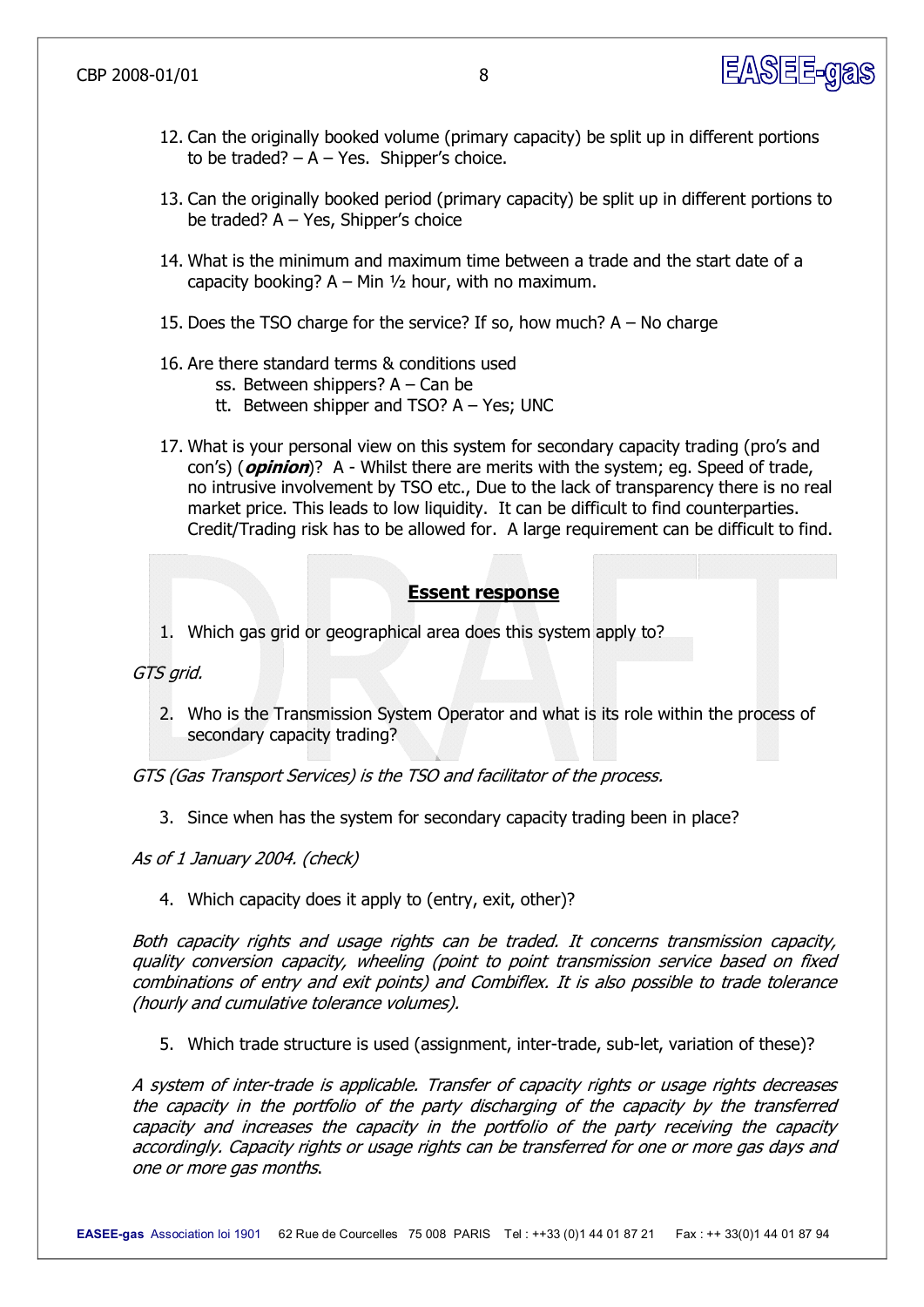

6. What is the effect of the trade on the original booking of capacity on the primary market;

uu. Commercial effect? vv. Effect in capacity system? ww. Contractual effect (credit risk, financial obligation)?

The capacity is being transferred from one party to another party, provided that the creditworthiness of the receiving shipper allows for the amount of capacity in its portfolio resulting from the transfer. Credit limits will be adjusted depending on the amount of the increase or decrease at the time of the transfer. If a party does not allow for the decrease of the credit limit, the transfer of capacity rights will not be registered.

7. Which market structure is used (how do shippers find each other? More than one answer possible)?

Shippers can make use of <sup>a</sup> bulletin board provided for by GTS. Further shippers in the Netherlands usually have a pretty good insight into who owns what capacity at which entry or exit point. Since there not that many shippers active on the Dutch market, parties find each other via common communication methods.

8. Which method of communication is used xx. Between shippers? yy. Between shipper and TSO?

Common communication methods are being used in the communication between shippers and between shippers and TSO.

9. Has the desired level of transparency been achieved in your view (**opinion**)?

As a shipper, Essent is of the opinion that the level of transparency can still be increased. In our view the procedure for secondary capacity trading is not clearly published. Further we believe that GTS can improve transparency with regards to the publication of available capacity on entry points throughout the system. The UK system is in our opinion a good example: on-line flow data are being published and a national imbalance signal is being published. Imbalance should be solved via TTF, not Groningenfield.

10. What are the periods that are traded (hours, days, weeks, months, years? Calendar months or months as of any date?)

It is possible to trade capacity or usage rights from 1 day up to multiple months.

11. How is the trade price determined (commercial agreement between shippers, other price setting mechanisms)?

The price setting takes place on a bilateral level.

12. Can the originally booked volume (primary capacity) be split up in different portions to be traded?

Yes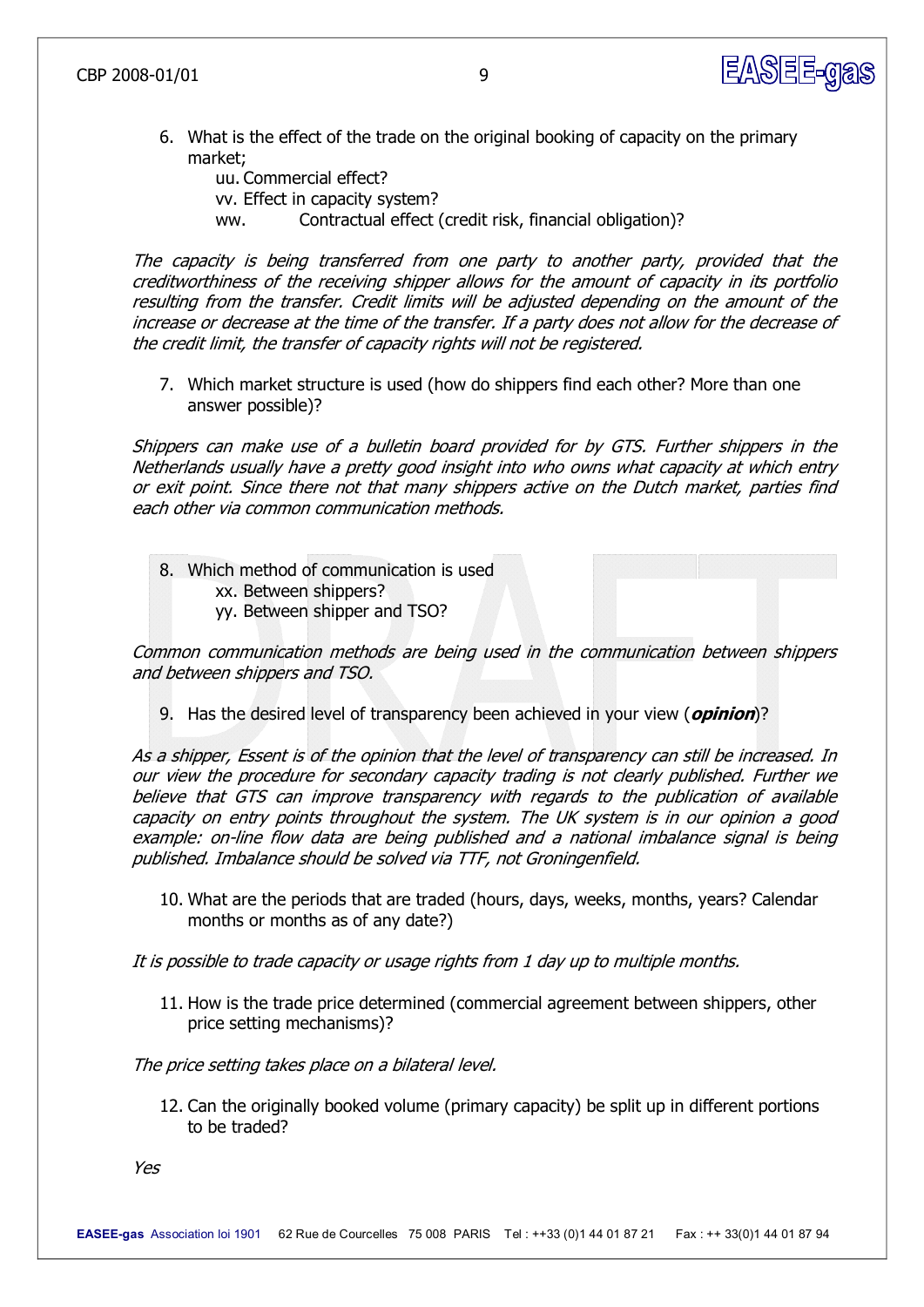

13. Can the originally booked period (primary capacity) be split up in different portions to be traded?

Yes

14. What is the minimum and maximum time between a trade and the start date of a capacity booking?

Both for capacity and usage rights the minimum time between a trade and the start date is 10 days.

15. Does the TSO charge for the service? If so, how much?

The TSO charges the shipper registered as the receiving party of the traded services. It's not clear how much this is.

16. Are there standard terms & conditions used zz. Between shippers? aaa. Between shipper and TSO?

Standard terms & Conditions are used between shipper and TSO. GTS makes use of the socalled GEA (Gastransport Electronic Application). Apart from this GTS has <sup>a</sup> standard form published on its website for shippers to register the trades. GTS will send to shippers new contract data sheets that will add or replace, to be determined by GTS, contract data sheets of these parties. These contracts data sheets must be signed by shipper involved.

17. What is your personal view on this system for secondary capacity trading (pro's and con's) (**opinion**)?

…

#### **GRTgaz response**

1. Which gas grid or geographical area does this system apply to? The Secondary Capacity Market is applied to GRTgaz network – France.

- 2. Who is the Transmission System Operator and what is its role within the process of secondary capacity trading?
- The TSO is GRTgaz, and it has maily a registration role for the capacity transfers between shippers.
- Nevertheless, GRTgaz organizes an anonymous exchange system by seeking capacity near shippers for any request for monthly subscription of capacity exceeding the available capacity (more details on question 7).

3. Since when has the system for secondary capacity trading been in place? Since 1/1/2005.

4. Which capacity does it apply to (entry, exit, other)?

Entry capacities, exit capacities to the cross-border interconnection points, link capacities between balancing zones and entry and exit capacities to the storages.

5. Which trade structure is used (assignment, inter-trade, sub-let, variation of these)? The structures used are inter-trade and assignment.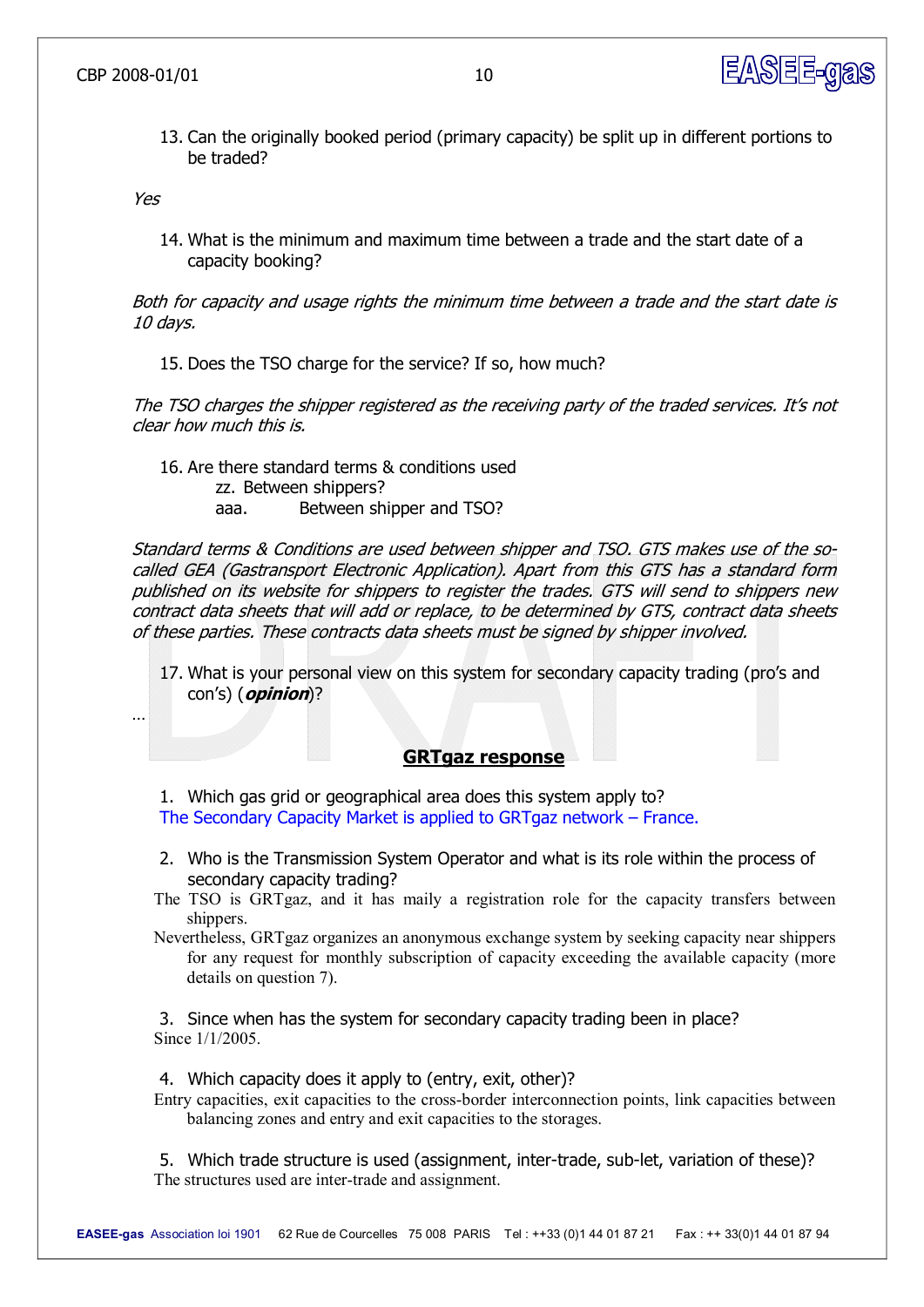

6. What is the effect of the trade on the original booking of capacity on the primary market;

| bbb. | Commercial effect?                                      |
|------|---------------------------------------------------------|
| CCC. | Effect in capacity system?                              |
| ddd. | Contractual effect (credit risk, financial obligation)? |

- There is no commercial effect for GRTgaz, because the service is free of charge.
- About the capacity system, GRTgaz has to register the capacity transfers to :
- update the operational capacity of each shipper,
- impact the invoicing (for assignment only)
- For inter-trade structure, no contractual effect (excepted for a clause on secondary capacity market in the general conditions of the transmission contract, and its operational procedures). For assignment, there is an update of the transmission contract.
- 7. Which market structure is used (how do shippers find each other? More than one answer possible)?
- For any request for monthly subscription of capacity exceeding the available capacity, GRTgaz commits itself to seek the corresponding capacity near the other shippers.
- In this case, GRTgaz proposes to the shippers to yield the capacity to him making it possible to satisfy the request. This proposal is made to the shippers, who have enough capacity, to cover the request completely. The transfer is effective for the first shipper answering the proposal favourably.
- The anonymous exchange offer of capacities applies to the entry and exit on the Network Interconnection Points capacities, and to the link capacities between balancing zones.
- The exchange is the subject of an amendment of the concerned Transmission Contracts. The capacity is deducted from the annual capacities of the yielding shipper for the considered month, and is added to the contract of the requesting Shipper in the usual commercial conditions.
- On a experimental basis, a anonymous transfer system has been set up at the crossborder interconnection point Obergailbach, from November 2006. The transfer mecanism is not managed with the IT.

For intertrade structure, shippers contact themselves directly.

8. Which method of communication is used

eee. Between shippers?

fff. Between shipper and TSO?

- For inter-trade structure, GRTgaz makes available to the Shipper a secure website, accessible free of charge (excepting connection costs), which enables the Shipper, in particular, to cede the right of use of capacities.
- · For assignment, the mail and fax are used. The two Shippers each notify the Operator of the capacity concerned, its period of validity, the ceding Shipper and the cessionary Shipper,

9. Has the desired level of transparency been achieved in your view (**opinion**)? Yes.

10. What are the periods that are traded (hours, days, weeks, months, years? Calendar months or months as of any date?)

For inter-trade, the minimum period is the gasday, and the maximum is the month.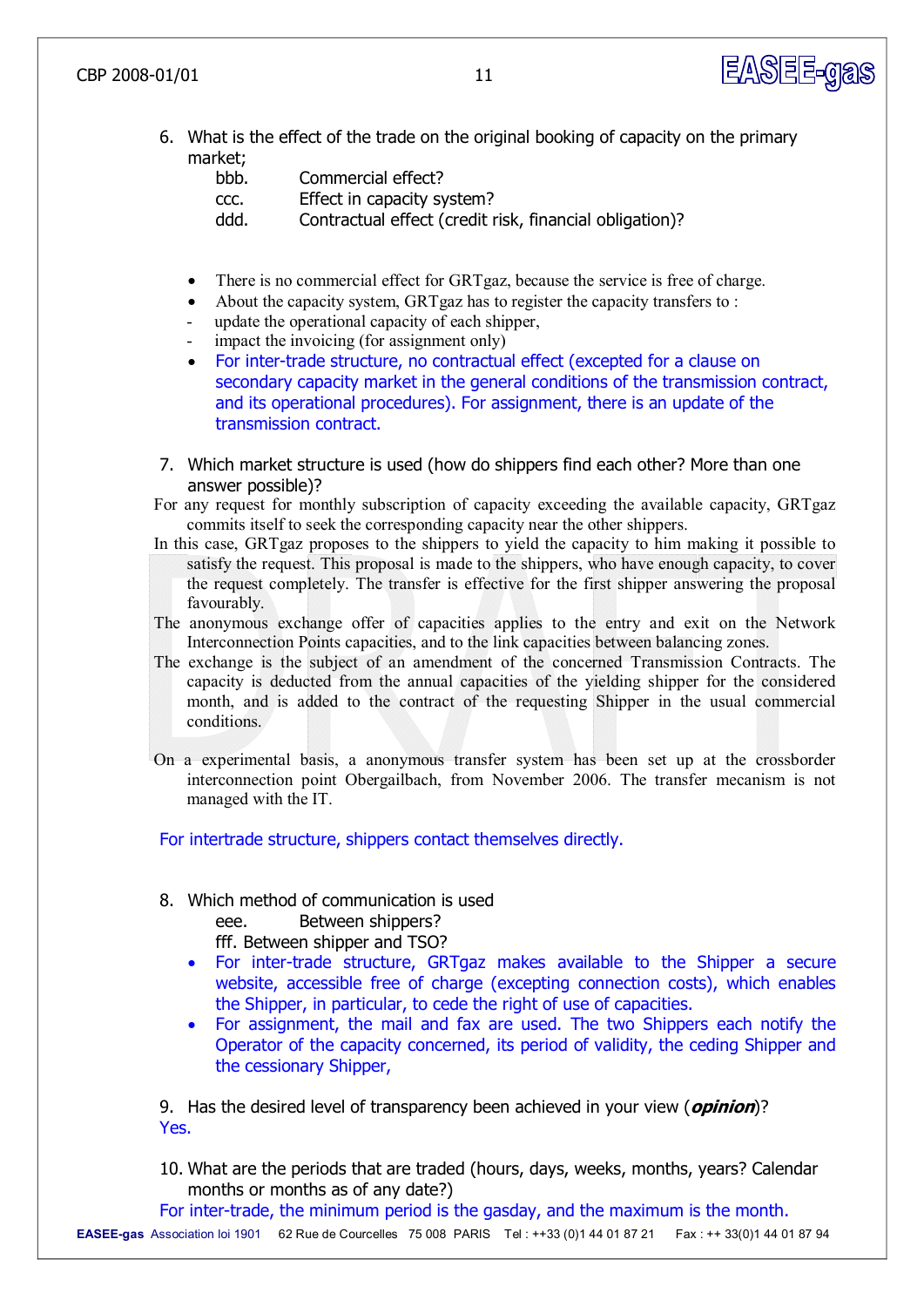# EASEE-gas

For assignment, the minimum period is the year.

- 11. How is the trade price determined (commercial agreement between shippers, other price setting mechanisms)?
- The TSO doesn't know the trade price between shippers. The TSO just register the capacity transfers.
- 12. Can the originally booked volume (primary capacity) be split up in different portions to be traded?

Yes for inter-trade and for assignment.

13. Can the originally booked period (primary capacity) be split up in different portions to be traded?

Yes for inter-trade (from one day to one month). No for assignment (one year only).

14. What is the minimum and maximum time between a trade and the start date of a capacity booking?

For inter-trade, shippers can transfer capacities for a gasday  $D/M$  from  $20<sup>th</sup>/M$  till D-1/M+1.

For assignment, shippers have to transfer capacities for the period  $[M/Y - M/Y+1]$  before  $15^{th}/M-1/Y$ .

15. Does the TSO charge for the service? If so, how much? This service is free for the shippers.

16. Are there standard terms & conditions used

ggg. Between shippers?

hhh. Between shipper and TSO?

- The terms and conditions used between shippers and GRTgaz are customized, and don't refer to any standard. The capacity transfer mechanisms are described in the general condition of the transmission contract.
- 17. What is your personal view on this system for secondary capacity trading (pro's and con's) (**opinion**)?

Pro's :

- · All kinds of firm capacity can be transferred excepted LNG interconnection points.
- · No fees for the shippers
	- For inter-trade :  $\qquad$  the booking on-line, from the website,
		- only the shipper who give the capacity has to carry out the request, and not the shipper who take it,
		- no complaint from the shipper about the GRTgaz inter-trade system.

Con's

- TSO can't detect speculative effect, because the trade prices between shippers are not known.
- No on-line booking for assignment.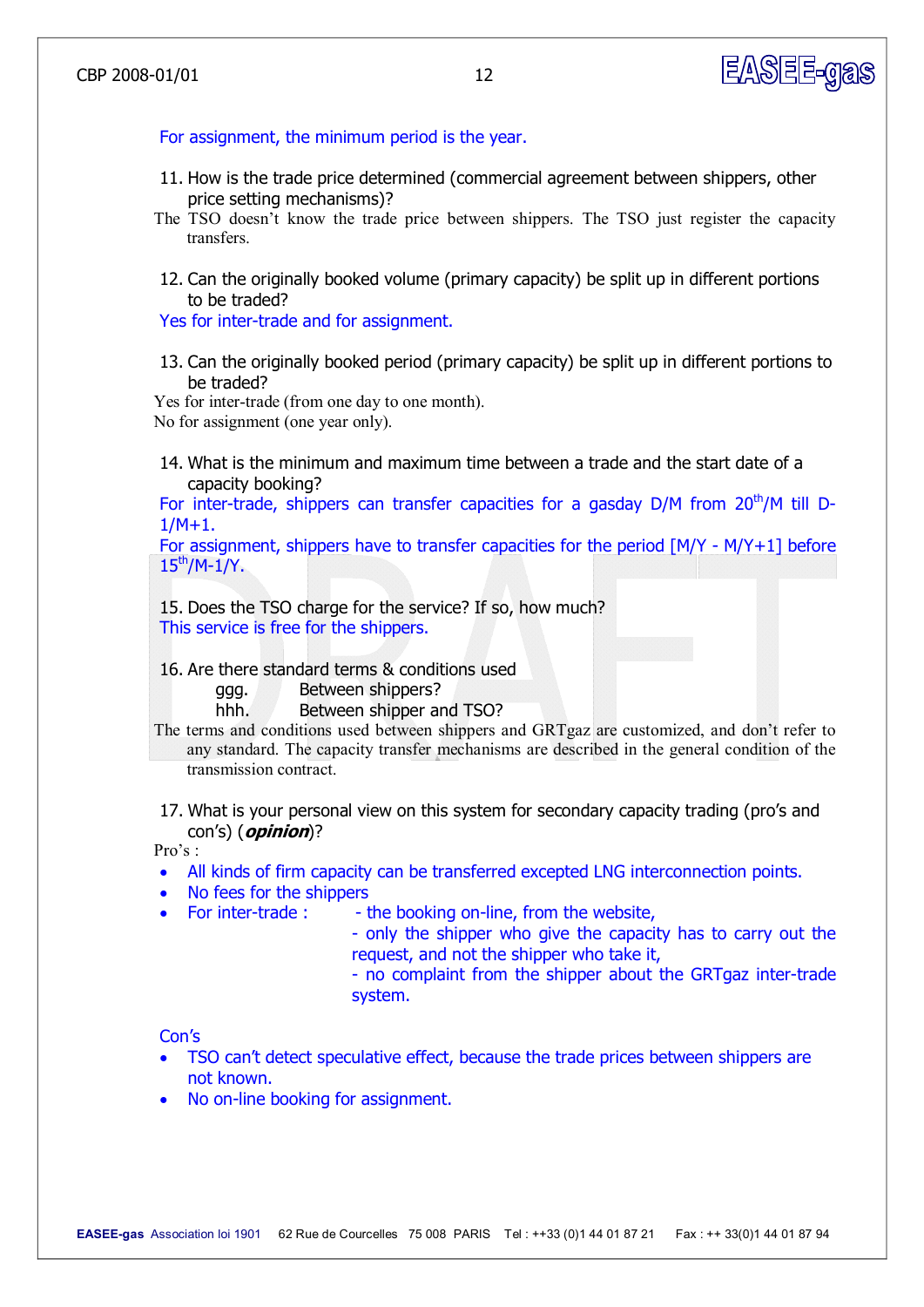#### **Fluxys response**

1. Which gas grid or geographical area does this system apply to? Belgium domestic transport

2. Who is the Transmission System Operator and what is its role within the process of secondary capacity trading? Fluxys – Facilitator

3. Since when has the system for secondary capacity trading been in place? 2006.

- 4. Which capacity does it apply to (entry, exit, other)?
	- **Entry for domestic transport,**
	- **Flexibility services (= allowed margin between entry and supply for the hourly** imbalance, cumulated imbalance or daily imbalance) on balancing point,
	- Additional Rate Flexibility services on supply point (= service that allows a higher hourly offtake than the subscribed capacity for that day, as long as average daily offtake is not higher than the subscribed capacity for that day).

5. Which trade structure is used (assignment, inter-trade, sub-let, variation of these)? **Assignment** 

6. What is the effect of the trade on the original booking of capacity on the primary market;

iii. Commercial effect?

jij. Effect in capacity system?

kkk. Contractual effect (credit risk, financial obligation)? All rights and obligations transferred to buyer.

7. Which market structure is used (how do shippers find each other? More than one answer possible)?

Purely bilateral or Publication on Fluxys Web site.

8. Which method of communication is used lll. Between shippers? mmm. Between shipper and TSO? Fax – standard mail

9. Has the desired level of transparency been achieved in your view (**opinion**)? Yes, transparency is not really an issue.

10. What are the periods that are traded (hours, days, weeks, months, years? Calendar months or months as of any date?)

Days to whole contract duration. Not necessarily calendar months, possible as of any date.

- 11. How is the trade price determined (commercial agreement between shippers, other price setting mechanisms)? Agreement between shippers.
- 12. Can the originally booked volume (primary capacity) be split up in different portions to be traded?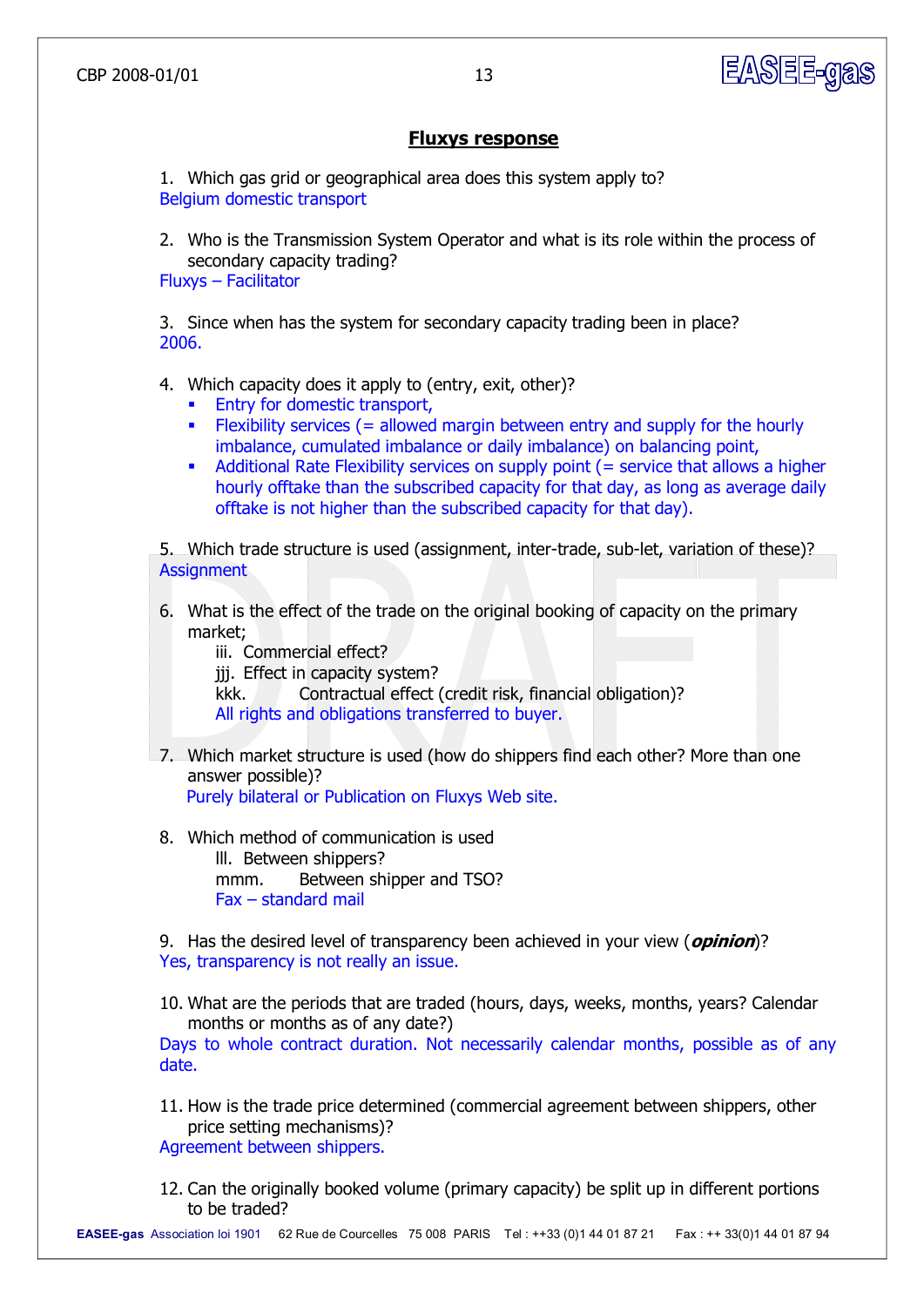

Yes

13. Can the originally booked period (primary capacity) be split up in different portions to be traded?

Yes

14. What is the minimum and maximum time between a trade and the start date of a capacity booking?

Minimum: no "official" minimum published, the only reference is the Belgian "code of conduct" that states that the TSO should reply to a capacity request in maximum 10 working days.

No maximum.

- 15. Does the TSO charge for the service? If so, how much? Yes – 200  $\epsilon$  per transaction
- 16. Are there standard terms & conditions used
	- nnn. Between shippers? Don't know
	- ooo. Between shipper and TSO? Yes
- 17. What is your personal view on this system for secondary capacity trading (pro's and con's) (**opinion**)?

This is a first basic system, upgrades are currently investigated.

# **Interconnector Response**

- 1. Which gas grid or geographical area does this system apply to? The Interconnector Pipeline connecting the UK National Transmission System with the Belgian National Transmission System.
- 2. Who is the Transmission System Operator and what is its role within the process of secondary capacity trading? Interconnector (UK) Limited is the TSO and seeks to facilitate the market in secondary trading through appropriate provisions within the transportation agreement and related on-line mechanisms and information dissemination.
- 3. Since when has the system for secondary capacity trading been in place? Secondary capacity trading has been in place since commissioning of the Interconnector pipeline on 1 October 1998. The rules for secondary capacity trading have been improved in recent years.
- 4. Which capacity does it apply to (entry, exit, other)? Applies to Forward Flow (UK Export UK entry & Belgian exit) and Reverse Flow (UK Import – Belgian entry & UK exit) capacity.
- 5. Which trade structure is used (assignment, inter-trade, sub-let, variation of these)? See the following webpage <http://www.interconnector.com/Commercial/how2beAshipper2.htm> for details on the different types of trade available.
- 6. What is the effect of the trade on the original booking of capacity on the primary market;

ppp. Commercial effect?

**EASEEgas** Association loi 1901 62 Rue de Courcelles 75 008 PARIS Tel : ++33 (0)1 44 01 87 21 Fax : ++ 33(0)1 44 01 87 94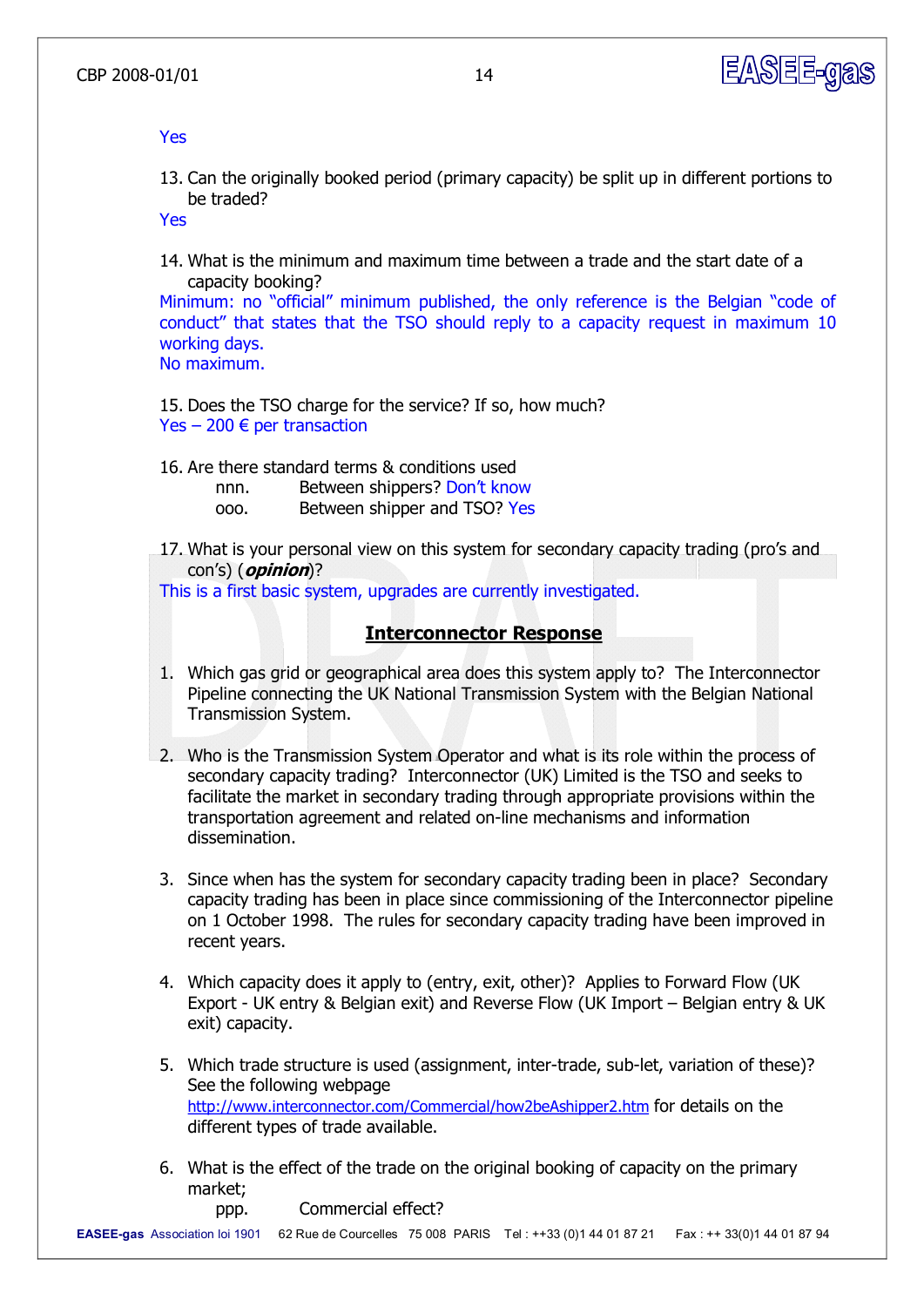

qqq. Effect in capacity system? rrr. Contractual effect (credit risk, financial obligation)?

The commercial effect of any secondary capacity trade is that the appropriate amount of capacity is transferred between the buying and selling parties. The buyer has full operational access to their capacity via Interconnector's commercial information system (ISIS) and is able to submit nominations and otherwise manage the acquired capacity.

Although Interconnector will have a direct contractual relationship with the seller in respect of the capacity, unless the buyer already has primary capacity rights, Interconnector will not have a direct relationship with the buyer. Thus, the financial obligation and credit risks in respect of traded capacity remain with the seller (i.e. the seller remains responsible for all liabilities in respect of the capacity in the event that the buyer defaults).

- 7. Which market structure is used (how do shippers find each other? More than one answer possible)? Interconnector provides information on its website [www.interconnector.com](http://www.interconnector.com/) which also includes bulletin board (see <http://www.interconnector.com/iuk/onlinepage>). In addition, Interconnector provides direct advice in response to enquiries from any market participant looking to engage in capacity trading.
- 8. Which method of communication is used
	- sss. **Between shippers?**

ttt. Between shipper and TSO?

Interconnector provides a bulletin board which may be used by shippers. Shippers can enter secondary capacity transactions between themselves directly through using ISIS, which in turn informs Interconnector of the transaction. For new Shippers, Interconnector is notified in writing (fax or letter).

- 9. Has the desired level of transparency been achieved in your view (**opinion**)? Interconnector provides the required methods and tools for facilitating the secondary market and continually looks at ways in which the secondary market can be improved.
- 10. What are the periods that are traded (hours, days, weeks, months, years? Calendar months or months as of any date?) Any period can be traded from one hour through to the remainder of the contract period up to 30 September 2018. For existing Shippers, only two hours notice needs to be provided. For parties that are new to the Interconnector the notice period is longer as they need to be set-up, trained and granted access to ISIS.
- 11. How is the trade price determined (commercial agreement between shippers, other price setting mechanisms)? Commercial agreement between shippers.
- 12. Can the originally booked volume (primary capacity) be split up in different portions to be traded? Yes.
- 13. Can the originally booked period (primary capacity) be split up in different portions to be traded? Yes.